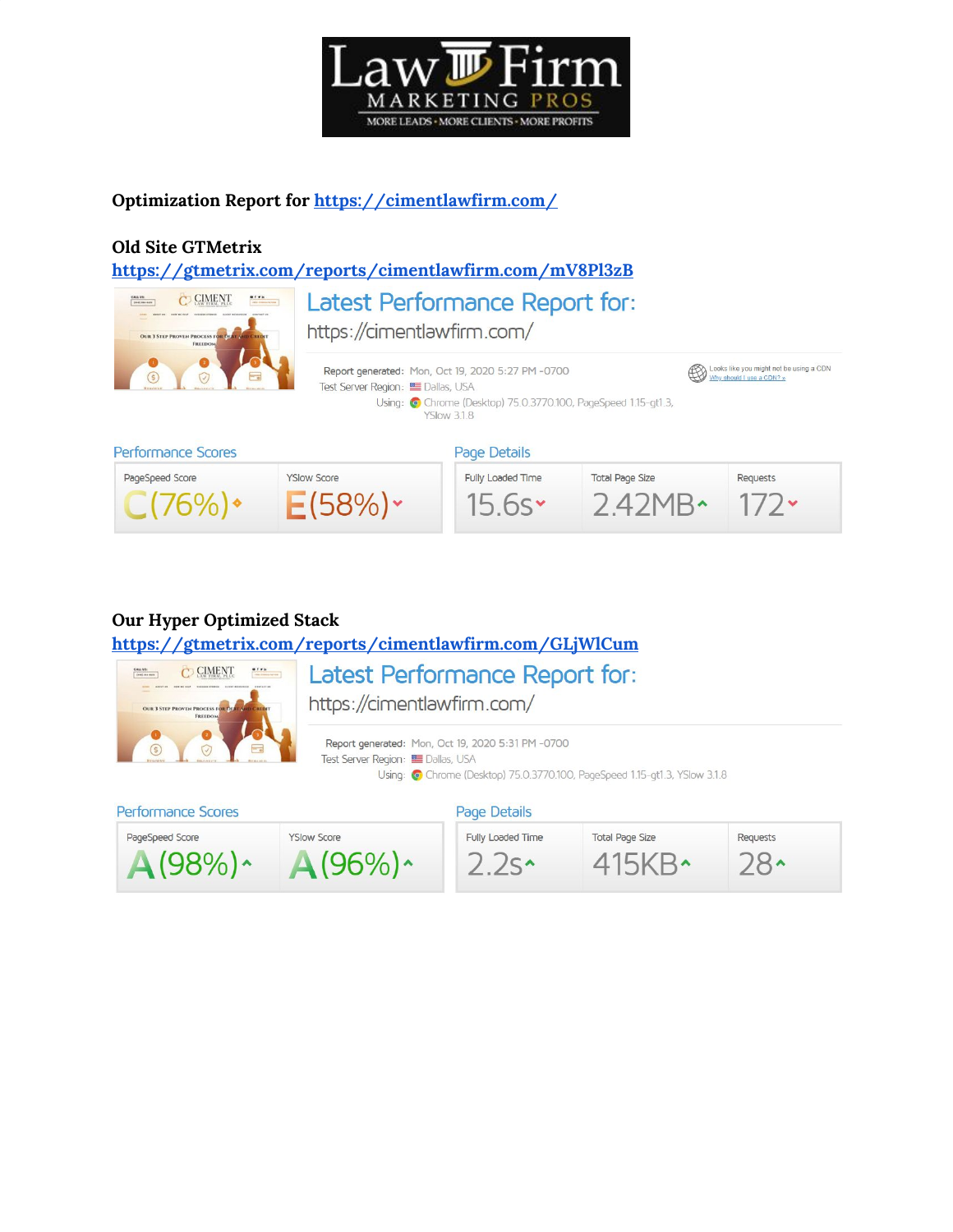

# Improvements

#### **Page Load Time**

Old Site: 15.6 seconds New Optimized Site: 2.2 seconds

The lower the page load time the better, as per recent Google Studies any website that takes over 3 seconds to load loses 1/3 of its visitors.

### **PageSpeed Score**

Old Site: 76 (C) New Optimized Site: 98 (A)

This is Google's Algorithm to analyze a webpage based on its best practices, the higher the score the better optimized the webpage which then gets Google's PageSpeed benefits as Google considers the website well optimized and ranks it better.

#### **YSlow Score**

Old Site: 58 (E) New Optimized Site: 96 (A)

Another Pagespeed scoring algorithm similar to Google PageSpeed but with different thresholds and key areas.

#### **Requests**

Old Site: 172 New Optimized Site: 28

High requests count makes the webpage heavier on the visitor's computer/mobile as it has to make a high number of requests to load the page, this increases load times significantly if the visitor is using a slower internet connection and also increase loads on the server further decreasing the performance of the website has multiple visitors.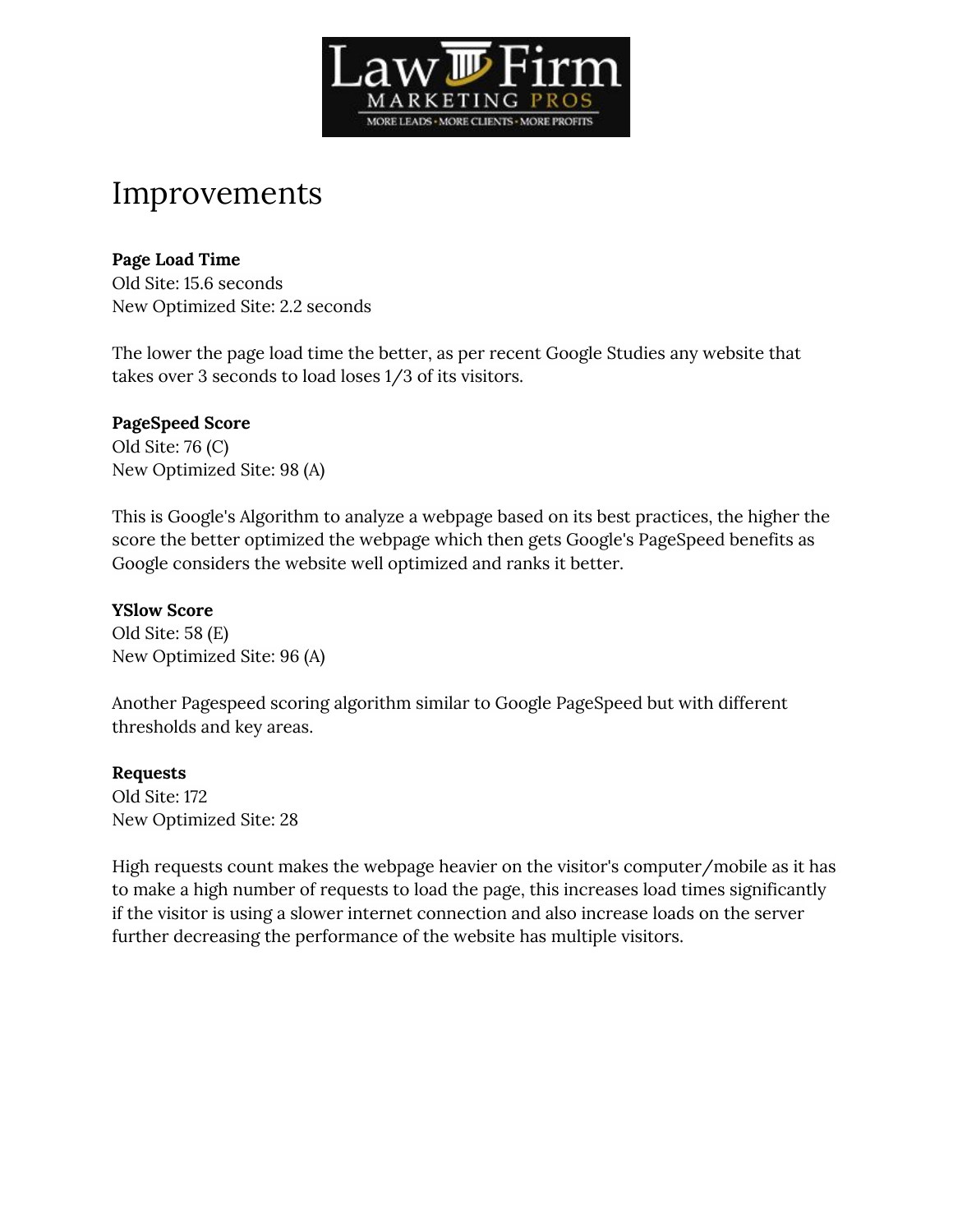

#### **Time To First Byte**

Old Site: 0.6 seconds New Optimized Site: 220 milliseconds

This is how long the server takes to respond with the First Byte of information to the visitor. When the visitor requests a webpage the server starts getting the page ready by loading the page and its database queries and starts sending information in pieces, TTFB is the time it takes for that first piece of information to reach the visitor. The lower it is the better.

### **Page Size**

Old Site: 2.42 MB New Optimized Site: 415 KB

This is the size of the Page which is loaded on initialization of the website, the higher this is the more time it would take and would also take more resources on the visitor's end. Well optimized sites tend to ensure Page Size is under 3MB to ensure webpage loads fast and takes minimum resources.